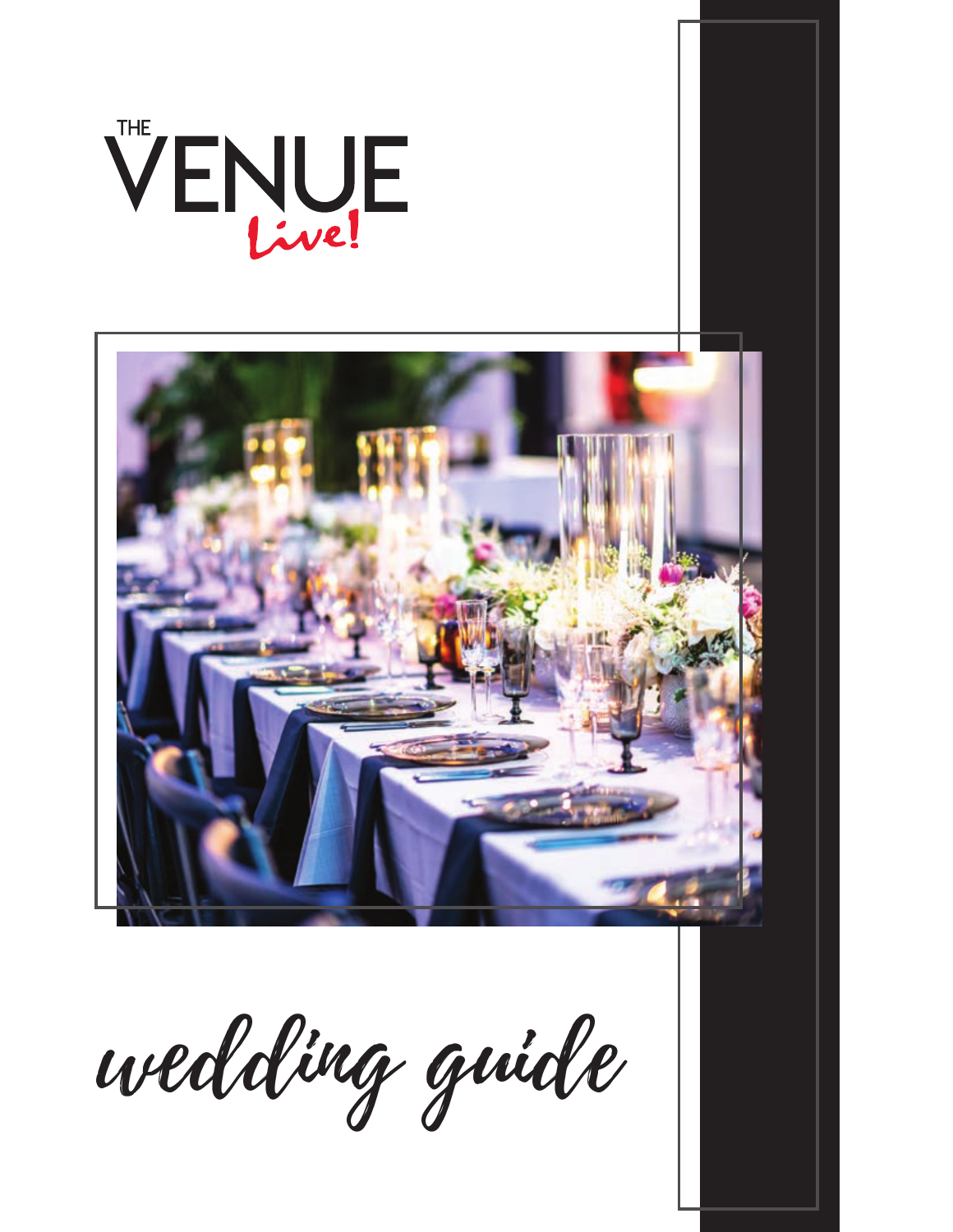

event space features

- Adjustable Room Layouts
- Flexible Menu Options
- State-of-the-Art A/V
- Sound Engineer
- Versatile Lighting Options
- Private Entrance
- Free Parking
- Handicapped Accessible
- Private Washroom
- Fully Stocked Bar
- Experienced Event Professional

## **CAPACITIES**

**Cocktail** 650 **Seated** 350 **Seated with Stage** 320

**Square Footage** 7,000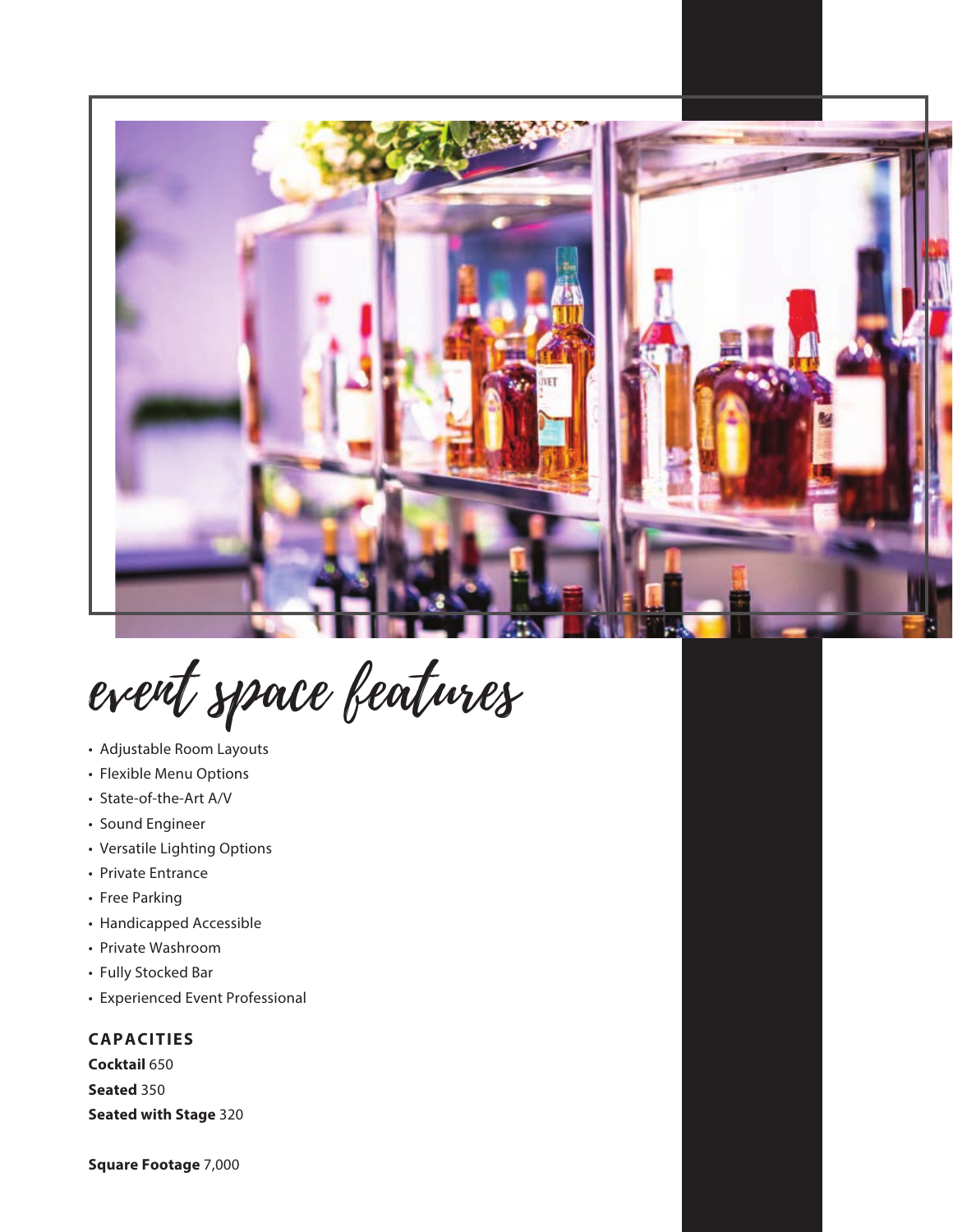

wedding reception package includes

- 5 hour event time
- Tables, Chairs, and Linen
- Black, white or ivory linen
- Dinner and glassware
- White china
- Silverware
- Black, white or ivory dinner napkins
- Water glasses
- Bar glassware
- Customizable stage
- All staffing included on-site venue manager, catering managers, servers & bartenders
- Set up & clean up
- Service charge & taxes
- Late night VIP passes to PBR for all guests

extend the night

- 1 additional hour of event time
- 1 hour rental of PBR for cocktail hour
- Staffing to transition from ceremony to reception
- Wedding party lunch and snacks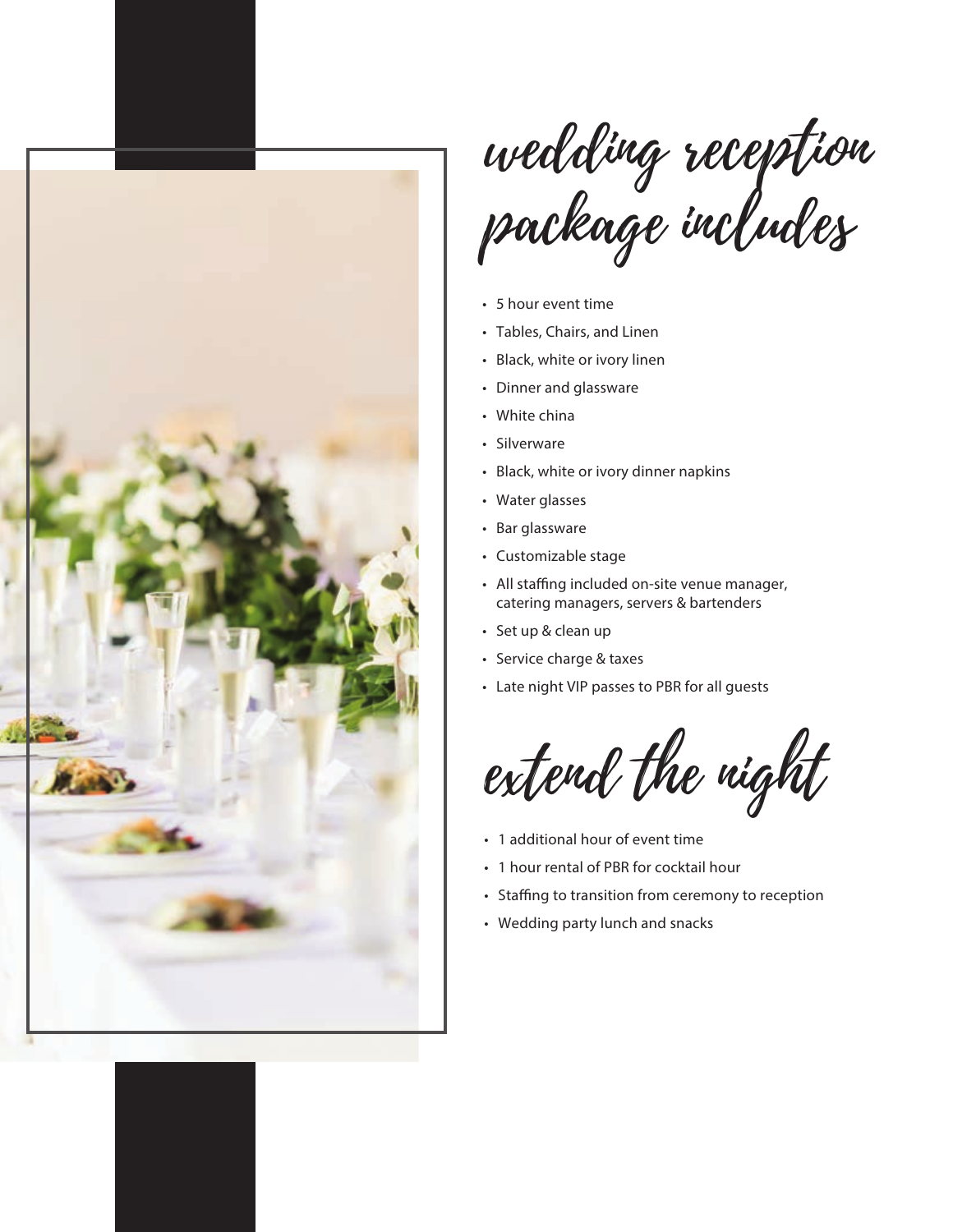plated reception packages

# **SOUTH SIDE**

- Crudite Station
- Plated Dinner
	- Salad, Entrée, Bread Service
- 5 hour Premium Beer & Wine Package
	- Includes selected beer, wine, soda & juices

# **STEEL CITY**

- 2 passed hors d 'Oeuvres
- Choice of Mediterranean or Italian Market station
- Plated Dinner
	- Salad, Entrée, Bread Service
- 5hr Premium full bar service
- Bottled beer, selected wines and spirits

# **NORTH SHORE**

- 4 passed hors d 'Oeuvres
- Choice of Heinz Field or Mini Skewer Station
- 5hr Premium full bar service
	- Bottled beer, selected wines and spirits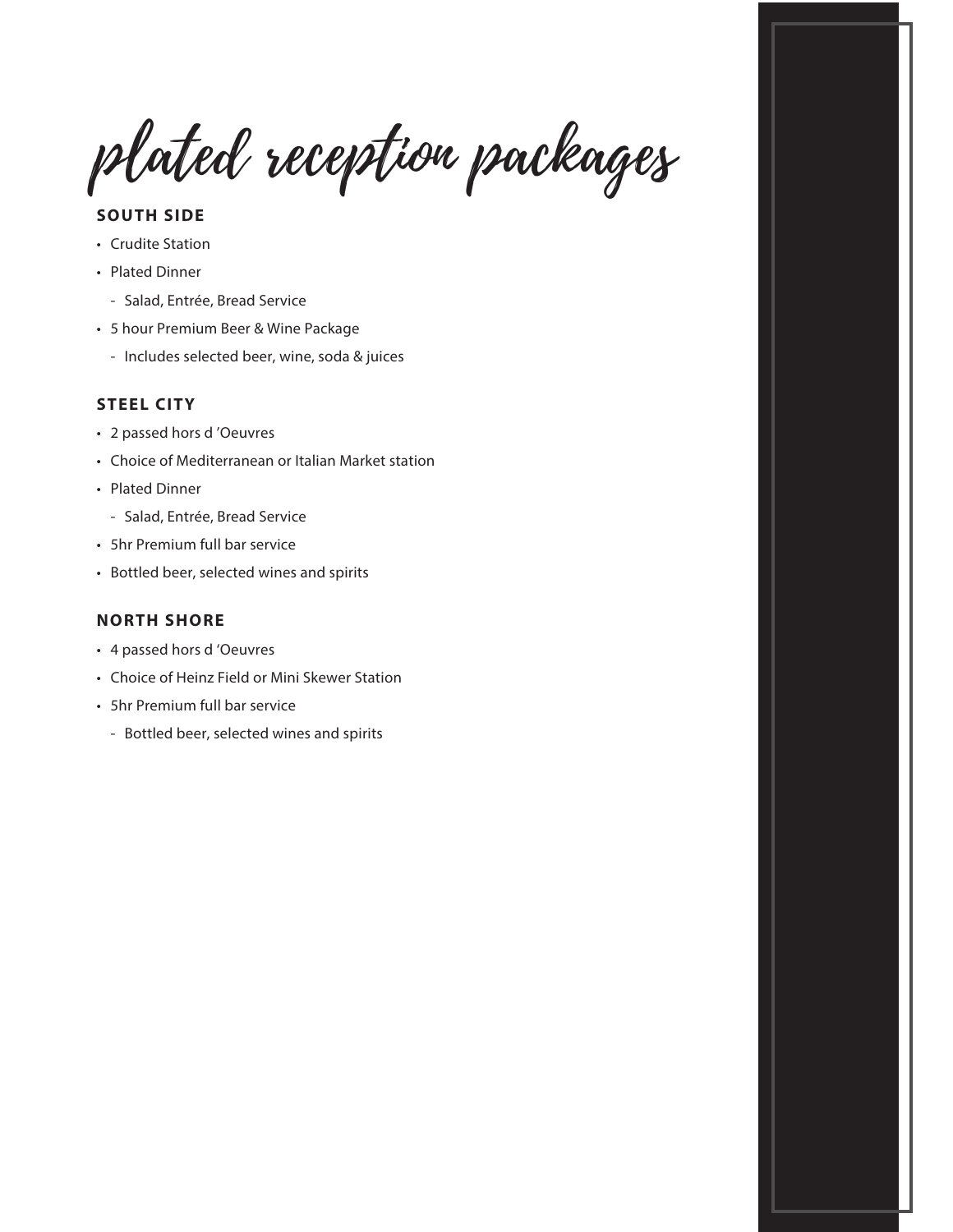enhancements

#### **BAR PACKAGES**

Premium Bar includes the following:

Tito's Vodka, Smirnoff Vodka, Jim Beam Bourbon, Johnny walker red scotch, Tequila (Insert brand), Bacardi Superior, {Insert IPA}, Coors Light, {Insert local craft}, {Insert local craft}, Canyon Road Chardonnay, Pinot Grigio, Pinot Noir, Cabernet

**TOAST** Sparkling wine toast

# **ENTRÉE ADDITIONS: ADD CRAB CAKE HALIBUT 8OZ FILET**

**A LA OSCAR**  Lump crab meat, hollandaise, asparagus

# **ULTRA PREMIUM BAR PACKAGE**

Upgraded liquors to Ketel One Vodka, Tito's Vodka, Bullet Bourbon & Rye, Maker's Mark Bourbon, Hendricks Gin, Johnny Walker Black Scotch, Bacardi Rum. His & Her Signature Cocktails Premium Wine selection (2 reds & 2 whites) Premium Beer Selection (Locals & Crafts)

#### **SIGNATURE COCKTAILS:**

Old Fashioned, Manhattan, Margarita, Mint Julep, Aperol Spritz, Moscow Mule, Sangria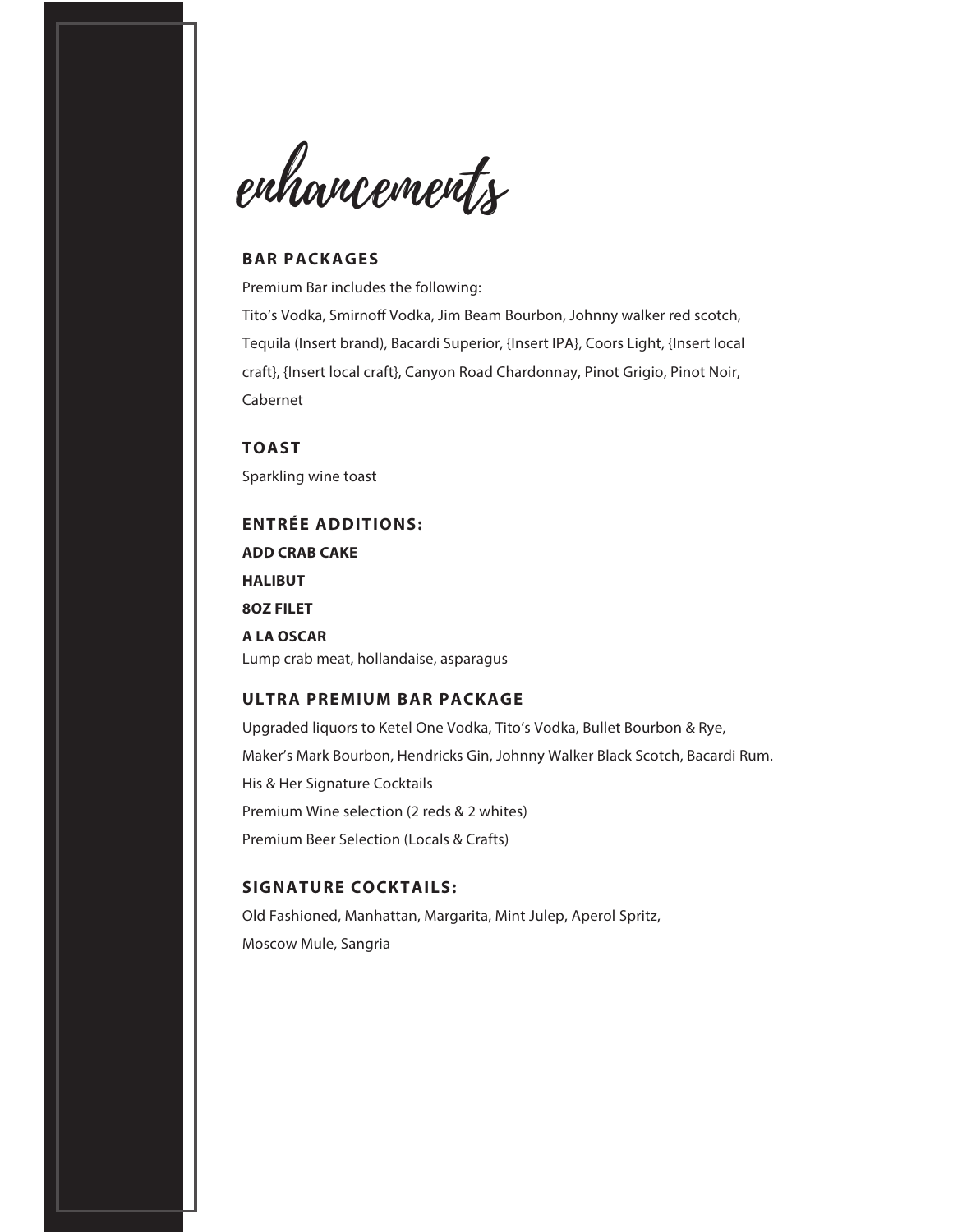menu options

appetizer stations

#### **MEDITERRANEAN STATION**

toasted pinenut and rosemary hummus, roasted eggplant baba ghanoush, roasted red pepper & walnut spread, marinated olives, toasted pita points, smoked paprika lavash

#### **ITALIAN MARKET STATION**

soppressata, red wine & black pepper salami, San Daniella prosciutto, cherry peppers, sesame seed crackers, fig jam, rosemary and sea salt marcona almonds, fresh toasted baguette

# **CRUDITÉS STATION**

spinach dip, house made buttermilk ranch, celery, carrots, cucumber, radish, broccoli, cauliflower

premium stations **(manned)**

#### **HEINZ FIELD STATION**

**Mini Slider Station |** potato bun, angus beef patty, white American cheese, garlic aioli, tobacco onions **Pigs in a Blanket |** mini all beef hotdogs, croissant, Heinz ketchup, spicy brown mustard **Garlic Parmesan French Fries** 

#### **MINI SKEWER & KABAB STATION**

**Choice of 4 Soy-garlic Marinated Grilled Flank Steak |** red pepper, onion, red pepper pesto **Tomato, Mozzarella, Basil |** balsamic glaze, extra virgin olive oil **Teriyaki Marinated Grilled Chicken Breast |** pineapple, red onion, teriyaki glaze **BBQ'd Shrimp |** New Orleans style bbq shrimp, lemon zest, roasted garlic aioli **BBQ'd Chicken |** zucchini, green pepper – Alabama white sauce **Bacon Wrapped Shrimp |** jalapeño – Cajun remoulade **Soy Marinated Grilled Cremini Mushrooms |** red onion, zucchini – soy-ginger glaze **Grilled Sirloin |** chimichurri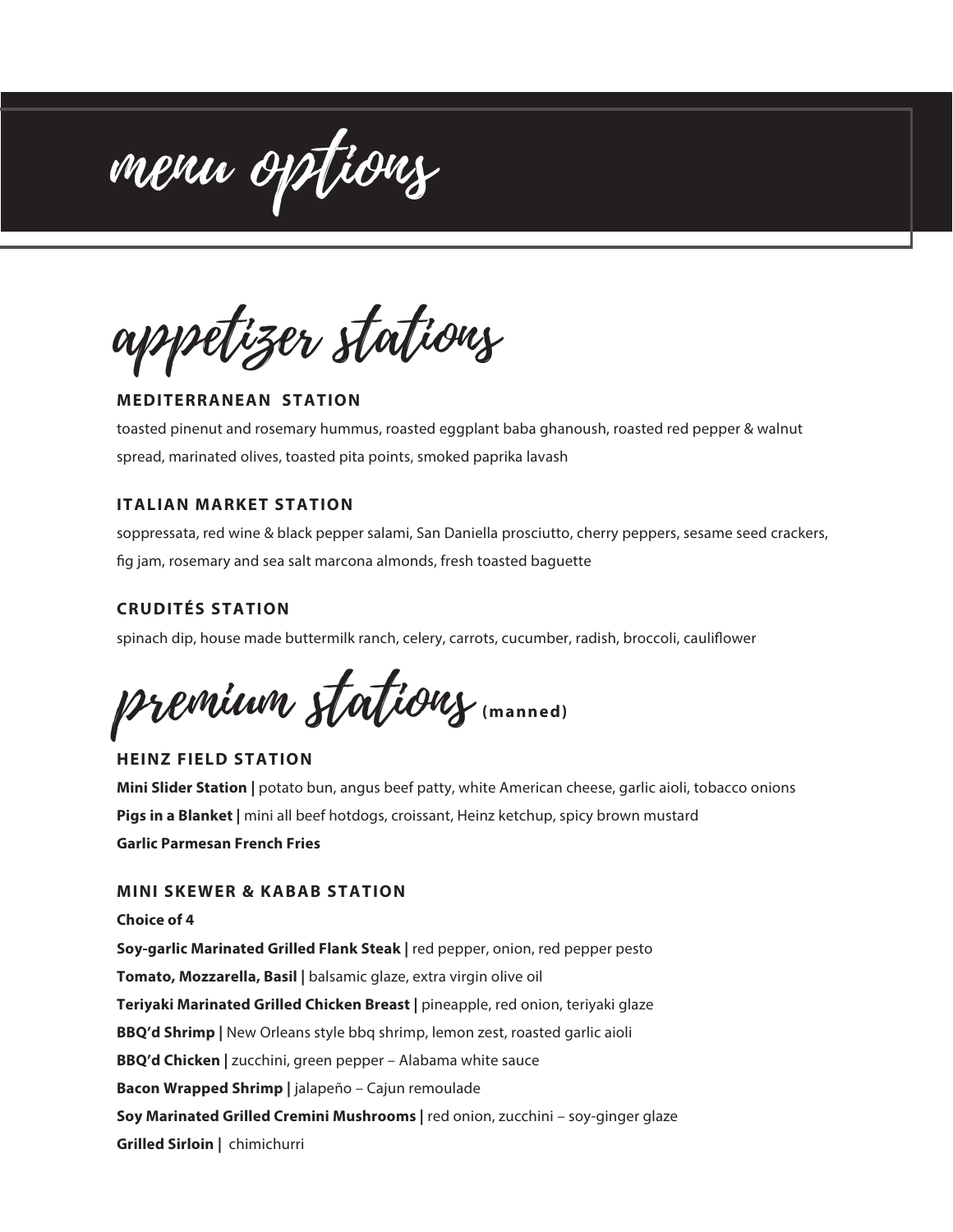passed hors d 'oeuvres

#### **HOT**

**Empanadas |** choice of chicken or pork, salsa verde **Crispy Vegetable Spring Rolls |** sweet Thai chili sauce **Brie & Raspberry Jam in phyllo cup Meatballs** | Traditional or buffalo **Shrimp Shumai |** soy glaze **Korean Potstickers |** soy garlic **Boneless Buffalo Wing | blue cheese fondue Mini Crab Cake |** Sundried tomato aioli **Oyster Rockefeller Grilled Cheese & Tomato Basil Shooters |** herb butter, panko **Bacon Wrapped Scallops |** seared scallops, Nueske's bacon, apple cider glaze

#### **COLD**

**Greek Salad Skewer |** grape tomato, English cucumber, black olive, feta, citrus yogurt **Marinated Tomato Bruschetta |** marinated tomato, micro basil, Good Olive Oil **Grilled Beef tenderloin Crostini |** smoked blue cheese mousse, melted onions **Roasted squash |** hummus, sherry vinegar glaze, toast point **Ahi Poke |** wonton cup, tropical fruit, ginger, jalapeno, soy **Smoked Salmon Spoon |** Tzatziki, micro dill

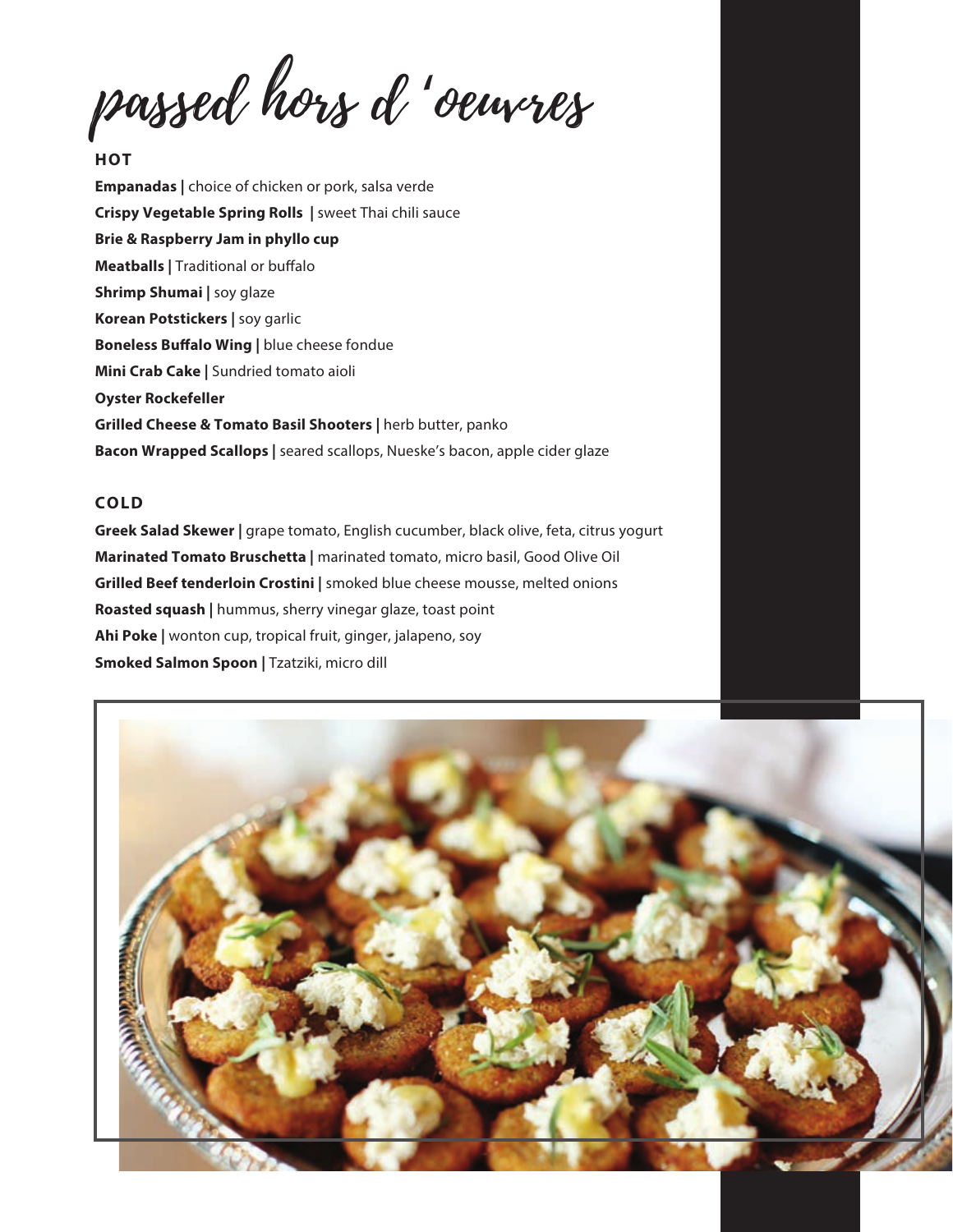

salads

**MIXED GREENS** spring greens & arugula, candied walnuts, asian pear, gorgonzola, sesame dressing

# **CAESAR**

crisp romaine hearts, marinated roma tomato, ciabatta croutons, shaved parmesan, house made Caesar dressing

# **FRISEE & ARUGULA**

shaved Manchego, marcona almonds, lemon vinaigrette

# **WEDGE**

iceberg wedge, roasted roma tomato, applewood smoked bacon, green goddess dressing